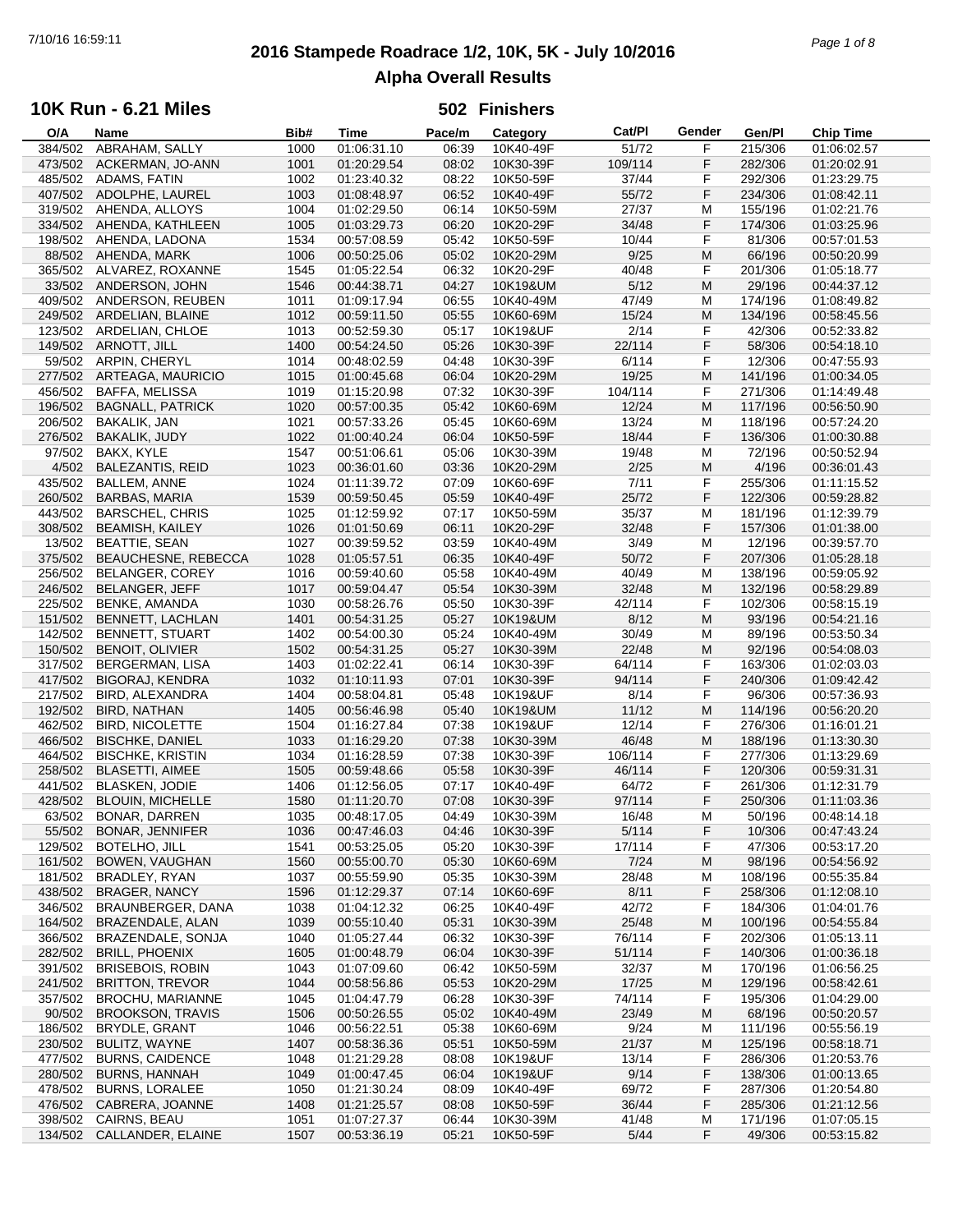# **2016 Stampede Roadrace 1/2, 10K, 5K - July 10/2016** 7/10/16 16:59:12 *Page 2 of 8* **Alpha Overall Results**

## **10K Run - 6.21 Miles**

| O/A     | Name                         | Bib# | Time        | Pace/m | Category  | Cat/PI  | Gender | Gen/Pl  | <b>Chip Time</b> |
|---------|------------------------------|------|-------------|--------|-----------|---------|--------|---------|------------------|
| 96/502  | CAMPBELL, MICHAEL            | 1054 | 00:50:53.23 | 05:05  | 10K50-59M | 10/37   | M      | 71/196  | 00:50:44.13      |
| 35/502  | CANN, BRAD                   | 1055 | 00:44:58.81 | 04:29  | 10K40-49M | 8/49    | M      | 31/196  | 00:44:56.02      |
| 356/502 | CARDINALE, LEAH              | 1056 | 01:04:43.54 | 06:28  | 10K20-29F | 38/48   | F      | 194/306 | 01:04:20.12      |
| 145/502 | CARRIER-ROBB, DOMINIQUE      | 1508 | 00:54:11.45 | 05:25  | 10K30-39F | 19/114  | F      | 55/306  | 00:54:00.51      |
|         | 160/502 CARTERI, PAM         | 1059 | 00:54:58.19 | 05:29  |           |         | F      |         |                  |
|         |                              |      |             |        | 10K30-39F | 25/114  |        | 63/306  | 00:54:40.76      |
| 422/502 | CASSIDY, IVADELLE            | 1060 | 01:10:42.95 | 07:04  | 10K60-69F | 6/11    | F      | 245/306 | 01:10:26.84      |
| 183/502 | CASTRO, MARIA                | 1061 | 00:56:09.09 | 05:36  | 10K20-29F | 14/48   | F      | 75/306  | 00:55:57.97      |
| 354/502 | CHANT, SHELLYLYNN            | 1062 | 01:04:33.48 | 06:27  | 10K40-49F | 44/72   | F      | 192/306 | 01:03:56.86      |
| 252/502 | CHANT, WADE                  | 1063 | 00:59:14.19 | 05:55  | 10K40-49M | 39/49   | M      | 136/196 | 00:58:37.90      |
| 271/502 | CHASSE, LUC                  | 1064 | 01:00:30.76 | 06:03  | 10K50-59M | 23/37   | M      | 140/196 | 01:00:05.80      |
| 52/502  | CHAU, JASON                  | 1585 | 00:47:34.71 | 04:45  | 10K30-39M | 14/48   | M      | 43/196  | 00:47:32.12      |
| 82/502  | CHERRY, TRENT                | 1509 | 00:49:34.93 | 04:57  | 10K40-49M | 22/49   | M      | 64/196  | 00:49:33.56      |
|         |                              |      |             |        |           |         | F      |         |                  |
|         | 351/502 CHEVRIER, TANIA      | 1065 | 01:04:22.46 | 06:26  | 10K40-49F | 43/72   |        | 189/306 | 01:04:05.50      |
| 188/502 | CHISHOLM, CORRINE            | 1510 | 00:56:29.96 | 05:39  | 10K30-39F | 31/114  | F      | 77/306  | 00:56:17.41      |
| 259/502 | CHOW, MELISSA                | 1066 | 00:59:49.81 | 05:58  | 10K30-39F | 47/114  | F      | 121/306 | 00:59:29.20      |
| 24/502  | CHRISTIE, KEVIN              | 1067 | 00:43:27.50 | 04:20  | 10K40-49M | 6/49    | M      | 21/196  | 00:43:21.90      |
| 436/502 | CHUNG, LORRANE               | 1409 | 01:11:45.47 | 07:10  | 10K40-49F | 61/72   | F      | 256/306 | 01:11:41.58      |
| 368/502 | CLAMP, AIA                   | 1540 | 01:05:41.30 | 06:34  | 10K30-39F | 77/114  | F      | 204/306 | 01:05:17.13      |
| 32/502  | <b>CLARKSON, BOB</b>         | 1572 | 00:44:37.60 | 04:27  | 10K50-59M | 4/37    | M      | 28/196  | 00:44:26.60      |
| 314/502 | <b>CLINGMAN, PETRINA</b>     | 1068 | 01:02:12.72 | 06:13  | 10K30-39F | 61/114  | F      | 160/306 | 01:01:55.64      |
|         | <b>CLOWSER, CHRISTINE</b>    |      |             |        | 10K30-39F |         | F      |         | 00:55:18.05      |
| 170/502 |                              | 1069 | 00:55:31.00 | 05:33  |           | 28/114  |        | 69/306  |                  |
| 420/502 | COLLIN, JOCELYNE             | 1601 | 01:10:35.28 | 07:03  | 10K50-59F | 30/44   | F      | 243/306 | 01:09:55.26      |
| 340/502 | <b>COLLIS, JENNIFER</b>      | 1071 | 01:03:44.12 | 06:22  | 10K30-39F | 68/114  | F      | 180/306 | 01:03:15.88      |
| 251/502 | COOPER, DWAYNE               | 1073 | 00:59:13.73 | 05:55  | 10K40-49M | 38/49   | M      | 135/196 | 00:59:00.96      |
|         | 197/502 COOPER, NATHALIE     | 1411 | 00:57:07.52 | 05:42  | 10K30-39F | 33/114  | F      | 80/306  | 00:57:05.56      |
| 64/502  | <b>CORCORAN, ERIN</b>        | 1075 | 00:48:17.31 | 04:49  | 10K20-29F | 5/48    | F      | 14/306  | 00:48:14.84      |
| 109/502 | COTE, ELAINE                 | 1076 | 00:52:07.35 | 05:12  | 10K30-39F | 13/114  | F      | 35/306  | 00:51:47.47      |
| 106/502 | COUPAL, BREANN               | 1412 | 00:52:02.78 | 05:12  | 10K20-29F | 10/48   | F      | 32/306  | 00:51:54.82      |
|         |                              |      |             |        |           |         |        |         |                  |
|         | 397/502 COUZENS, LYLA        | 1077 | 01:07:27.05 | 06:44  | 10K60-69F | 4/11    | F      | 227/306 | 01:07:11.25      |
| 419/502 | COYNE, CAROL                 | 1078 | 01:10:17.42 | 07:01  | 10K40-49F | 57/72   | F      | 242/306 | 01:10:01.55      |
| 318/502 | CRAIG, KAREN                 | 1079 | 01:02:23.18 | 06:14  | 10K50-59F | 21/44   | F      | 164/306 | 01:02:05.05      |
| 403/502 | <b>CRERAR, ERIN</b>          | 1081 | 01:08:09.47 | 06:48  | 10K30-39F | 90/114  | F      | 232/306 | 01:07:48.39      |
|         | 185/502 CRUZ, PEDRO          | 1610 | 00:56:19.10 | 05:37  | 10K40-49M | 32/49   | M      | 110/196 | 00:56:13.51      |
| 451/502 | <b>CUDMORE, JESSICA</b>      | 1413 | 01:14:49.38 | 07:28  | 10K30-39F | 101/114 | F      | 268/306 | 01:14:37.15      |
| 261/502 | CULLINGHAM, CAROL            | 1414 | 00:59:51.39 | 05:59  | 10K40-49F | 26/72   | F      | 123/306 | 00:59:27.91      |
| 95/502  | CYR, VERA                    | 1083 | 00:50:52.61 | 05:05  | 10K30-39F | 11/114  | F      | 25/306  | 00:50:48.04      |
|         |                              |      |             |        |           |         |        |         |                  |
| 159/502 | DA COSTA GOMEZ, FELIX        | 1084 | 00:54:57.61 | 05:29  | 10K50-59M | 14/37   | M      | 97/196  | 00:54:55.85      |
| 250/502 | DAWE, ANDREA                 | 1088 | 00:59:13.40 | 05:55  | 10K30-39F | 45/114  | F      | 116/306 | 00:58:46.76      |
| 307/502 | DE LA PAZ, ADELLE            | 1416 | 01:01:43.35 | 06:10  | 10K30-39F | 59/114  | F      | 156/306 | 01:01:39.37      |
| 475/502 | DEANS, LYNETTE               | 1089 | 01:21:09.53 | 08:06  | 10K50-59F | 35/44   | F      | 284/306 | 01:19:54.41      |
| 380/502 | DEBERT, CHANTEL              | 1090 | 01:06:20.68 | 06:38  | 10K30-39F | 81/114  | F      | 212/306 | 01:05:44.54      |
| 411/502 | DECECCO-KOLEBABA, MANDY 1417 |      | 01:09:33.83 | 06:57  | 10K30-39F | 92/114  | F      | 237/306 | 01:09:23.18      |
| 226/502 | <b>DELONG, WILLIAM</b>       | 1092 | 00:58:28.47 | 05:50  | 10K20-29M | 16/25   | M      | 124/196 | 00:58:00.90      |
| 203/502 | DEMETRICK, ALESSANDRA        | 1093 | 00:57:25.53 | 05:44  | 10K19&UF  | 7/14    | F      | 86/306  | 00:57:22.30      |
|         | 173/502 DEMETRICK, SELINA    | 1094 | 00:55:34.30 | 05:33  | 10K19&UF  | 6/14    | F      | 71/306  | 00:55:30.63      |
|         |                              |      |             |        |           |         |        |         |                  |
| 284/502 | DERBECKER, SUZANNE           | 1095 | 01:00:56.21 | 06:05  | 10K50-59F | 19/44   | F      | 141/306 | 01:00:48.44      |
| 498/502 | DESHPONDE, SHASHIKANT        | 1096 | 01:47:39.40 | 10:45  | 10K30-39M | 47/48   | M      | 194/196 | 01:47:03.86      |
| 204/502 | DEVEREUX, MELISSA            | 1511 | 00:57:29.62 | 05:44  | 10K30-39F | 34/114  | F      | 87/306  | 00:57:11.35      |
| 364/502 | DICKINSON, LINDA             | 1097 | 01:05:22.34 | 06:32  | 10K40-49F | 47/72   | F      | 200/306 | 01:05:03.92      |
| 352/502 | DINNIE, PAIGE                | 1098 | 01:04:29.09 | 06:26  | 10K20-29F | 36/48   | F      | 190/306 | 01:04:05.98      |
| 40/502  | DLUGAN, MIKE                 | 1597 | 00:45:51.49 | 04:35  | 10K30-39M | 12/48   | M      | 35/196  | 00:45:43.35      |
| 350/502 | DOLGOY, NAOMI                | 1099 | 01:04:22.40 | 06:26  | 10K30-39F | 73/114  | F      | 188/306 | 01:04:05.26      |
| 297/502 | DOUGLAS, KIM                 | 1101 | 01:01:23.65 | 06:08  | 10K50-59M | 25/37   | M      | 147/196 | 01:01:16.87      |
|         |                              |      |             |        |           |         |        |         |                  |
| 330/502 | DOWELL, JONATHAN             | 1102 | 01:03:10.29 | 06:19  | 10K40-49M | 44/49   | M      | 159/196 | 01:02:49.16      |
| 310/502 | DOWELL, LIAM                 | 1103 | 01:01:53.75 | 06:11  | 10K19&UM  | 12/12   | M      | 152/196 | 01:01:32.82      |
| 494/502 | DUMBA, BRENDA                | 1418 | 01:37:23.31 | 09:44  | 10K50-59F | 43/44   | F      | 301/306 | 01:36:56.74      |
| 449/502 | DUNN, SOLANGE                | 1105 | 01:14:03.57 | 07:24  | 10K40-49F | 67/72   | F      | 266/306 | 01:12:47.77      |
| 69/502  | DUNSMORE, STEVE              | 1106 | 00:48:36.47 | 04:51  | 10K40-49M | 17/49   | M      | 53/196  | 00:48:18.05      |
| 28/502  | DURUSSEL, RYAN               | 1107 | 00:43:54.31 | 04:23  | 10K40-49M | 7/49    | M      | 25/196  | 00:43:49.74      |
| 287/502 | DWYER, DAWN                  | 1513 | 01:00:59.44 | 06:05  | 10K40-49F | 32/72   | F      | 143/306 | 01:00:50.51      |
| 128/502 | EDISON, ABBY                 | 1514 | 00:53:21.73 | 05:20  | 10K19&UF  | 4/14    | F      | 46/306  | 00:53:08.00      |
|         |                              |      |             |        |           |         |        |         |                  |
| 141/502 | EDISON, JILL                 | 1515 | 00:54:00.22 | 05:24  | 10K40-49F | 11/72   | F      | 53/306  | 00:53:46.07      |
| 180/502 | EDWARDS, JONAH               | 1108 | 00:55:56.35 | 05:35  | 10K30-39M | 27/48   | M      | 107/196 | 00:55:39.99      |
| 18/502  | EDWARDS, KEN                 | 1109 | 00:42:23.50 | 04:14  | 10K40-49M | 4/49    | M      | 16/196  | 00:42:21.74      |
| 278/502 | <b>EDWARDS, MARK</b>         | 1110 | 01:00:46.43 | 06:04  | 10K30-39M | 33/48   | M      | 142/196 | 01:00:17.66      |
|         | 415/502 EIRIKSON, ROBERTA    | 1419 | 01:09:53.29 | 06:59  | 10K30-39F | 93/114  | F      | 238/306 | 01:09:37.02      |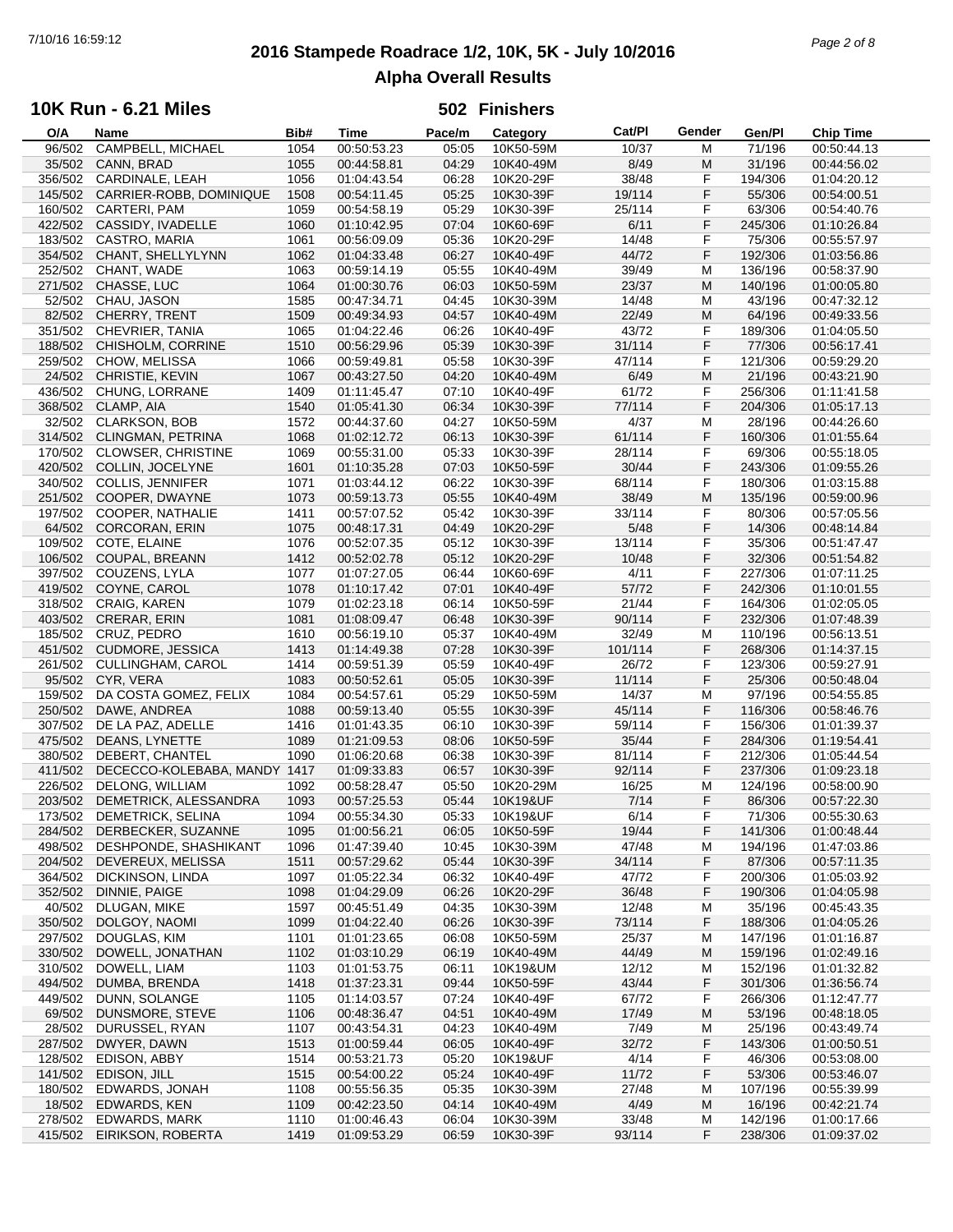# **2016 Stampede Roadrace 1/2, 10K, 5K - July 10/2016** 7/10/16 16:59:12 *Page 3 of 8* **Alpha Overall Results**

## **10K Run - 6.21 Miles**

| O/A     | Name                       | Bib# | <b>Time</b> | Pace/m | Category  | Cat/PI  | Gender | Gen/Pl  | <b>Chip Time</b> |
|---------|----------------------------|------|-------------|--------|-----------|---------|--------|---------|------------------|
| 255/502 | ELLIOTT, ALBERT            | 1420 | 00:59:22.20 | 05:56  | 10K60-69M | 16/24   | м      | 137/196 | 00:58:59.58      |
| 202/502 | ELLIOTT, JUDITH            | 1112 | 00:57:25.35 | 05:44  | 10K60-69F | 1/11    | F      | 85/306  | 00:57:02.92      |
| 437/502 | ENGELBRACHT, CYNTHIA       | 1421 | 01:11:55.48 | 07:11  | 10K40-49F | 62/72   | F      | 257/306 | 01:11:40.64      |
| 332/502 | EPP, KIMIKO                | 1422 | 01:03:21.34 | 06:20  | 10K30-39F | 66/114  | F      | 173/306 | 01:03:06.63      |
|         |                            |      |             |        |           |         |        |         |                  |
| 166/502 | <b>ERIKSEN, TORGYN</b>     | 1113 | 00:55:15.52 | 05:31  | 10K40-49F | 13/72   | F      | 66/306  | 00:54:52.91      |
| 98/502  | EVANS, JEANETTE            | 1423 | 00:51:18.96 | 05:07  | 10K20-29F | 7/48    | F      | 26/306  | 00:51:11.22      |
| 221/502 | EVANS, WILLIAM             | 1594 | 00:58:16.36 | 05:49  | 10K50-59M | 20/37   | М      | 123/196 | 00:58:02.70      |
| 486/502 | <b>EWANCHUK, MICHELLE</b>  | 1424 | 01:24:05.75 | 08:24  | 10K50-59F | 38/44   | F      | 293/306 | 01:23:41.38      |
| 75/502  | EWART, PHIL                | 1114 | 00:48:47.42 | 04:52  | 10K50-59M | 7/37    | М      | 58/196  | 00:48:23.51      |
| 355/502 | FAIRBOURN, LILLIAN         | 1425 | 01:04:41.88 | 06:28  | 10K60-69F | 3/11    | F      | 193/306 | 01:01:41.88      |
| 16/502  | FALKE, GUNNAR              | 1115 | 00:41:30.30 | 04:09  | 10K30-39M | 7/48    | М      | 14/196  | 00:41:29.08      |
|         |                            |      |             |        |           |         |        |         |                  |
| 404/502 | FARAGO, MIKE               | 1579 | 01:08:18.46 | 06:49  | 10K30-39M | 42/48   | M      | 172/196 | 01:07:42.94      |
| 101/502 | <b>FAULKNER, VICKI</b>     | 1116 | 00:51:43.07 | 05:10  | 10K40-49F | 8/72    | F      | 29/306  | 00:51:40.27      |
| 130/502 | FAVOT, ENOS                | 1117 | 00:53:25.34 | 05:20  | 10K60-69M | 6/24    | M      | 83/196  | 00:53:20.60      |
| 140/502 | FAVOT, KRISTA              | 1536 | 00:53:57.17 | 05:23  | 10K30-39F | 18/114  | F      | 52/306  | 00:53:52.18      |
| 427/502 | FELDBERG, BARBARA          | 1428 | 01:11:15.29 | 07:07  | 10K50-59F | 31/44   | F      | 249/306 | 01:10:41.32      |
| 468/502 | <b>FERREIRA, ANNELIES</b>  | 1118 | 01:16:38.27 | 07:39  | 10K60-69F | 10/11   | F      | 280/306 | 01:13:39.37      |
| 454/502 | FERRO, CARLEY              | 1119 | 01:15:12.23 | 07:31  | 10K30-39F | 102/114 | F      | 269/306 | 01:14:49.92      |
|         |                            |      |             |        |           |         |        |         |                  |
| 328/502 | FIELD, STEVE               | 1120 | 01:03:07.29 | 06:18  | 10K50-59M | 28/37   | М      | 158/196 | 01:03:06.35      |
| 487/502 | <b>FISHER, CHRISTINE</b>   | 1573 | 01:24:29.31 | 08:26  | 10K50-59F | 39/44   | F      | 294/306 | 01:24:03.89      |
| 172/502 | FISHER, GREG               | 1121 | 00:55:33.60 | 05:33  | 10K50-59M | 16/37   | М      | 102/196 | 00:55:20.21      |
| 296/502 | FISHER, STEPHANIE          | 1122 | 01:01:20.76 | 06:08  | 10K30-39F | 55/114  | F      | 150/306 | 01:01:00.98      |
| 488/502 | <b>FOCKLER, MERIDEE</b>    | 1429 | 01:25:12.53 | 08:31  | 10K50-59F | 40/44   | F      | 295/306 | 01:24:48.27      |
| 408/502 | FORTIER, ABBY              | 1430 | 01:08:59.86 | 06:53  | 10K20-29F | 45/48   | F      | 235/306 | 01:08:43.17      |
| 418/502 | FOSTER, STACEY             | 1124 | 01:10:12.17 | 07:01  | 10K40-49F | 56/72   | F      | 241/306 | 01:09:42.71      |
|         |                            |      |             |        |           |         |        |         |                  |
| 338/502 | FRANKOW, JOCELYN           | 1548 | 01:03:42.62 | 06:22  | 10K50-59F | 25/44   | F      | 178/306 | 01:03:17.08      |
| 452/502 | FRASER, ADAM               | 1125 | 01:15:09.30 | 07:30  | 10K20-29M | 23/25   | М      | 184/196 | 01:14:48.13      |
| 453/502 | FRASER, BRENT              | 1126 | 01:15:09.70 | 07:30  | 10K60-69M | 21/24   | M      | 185/196 | 01:14:48.24      |
| 194/502 | FREIBURGER, RON            | 1127 | 00:56:53.60 | 05:41  | 10K60-69M | 11/24   | М      | 115/196 | 00:56:32.66      |
| 153/502 | FRIEDT, COLETTE            | 1431 | 00:54:41.14 | 05:28  | 10K50-59F | 8/44    | F      | 60/306  | 00:54:25.89      |
| 41/502  | FUNK, RON                  | 1128 | 00:46:17.13 | 04:37  | 10K40-49M | 10/49   | M      | 36/196  | 00:46:12.91      |
| 229/502 | GAGATEK, BARB              | 1432 | 00:58:33.57 | 05:51  | 10K50-59F | 13/44   | F      | 105/306 | 00:58:14.39      |
|         |                            |      |             |        |           |         |        |         |                  |
| 228/502 | <b>GAGATEK, LAUREN</b>     | 1433 | 00:58:33.39 | 05:51  | 10K20-29F | 18/48   | F      | 104/306 | 00:58:13.96      |
| 44/502  | GALLAGHER, KATHLEEN        | 1434 | 00:46:28.16 | 04:38  | 10K30-39F | 3/114   | F      | 7/306   | 00:46:25.74      |
| 222/502 | GARNER, AMANDA             | 1129 | 00:58:19.40 | 05:49  | 10K30-39F | 41/114  | F      | 99/306  | 00:58:10.71      |
| 77/502  | GAUDREAU, FRANCOIS         | 1130 | 00:48:53.84 | 04:53  | 10K40-49M | 19/49   | M      | 60/196  | 00:48:45.50      |
|         | 107/502 GEFLE, JORDAN      | 1435 | 00:52:02.78 | 05:12  | 10K20-29F | 11/48   | F      | 33/306  | 00:51:55.28      |
| 45/502  | <b>GHERAN, CHRISTOPHER</b> | 1131 | 00:46:32.12 | 04:39  | 10K30-39M | 13/48   | M      | 38/196  | 00:46:27.47      |
| 412/502 | GHERAN, JOE                | 1132 | 01:09:35.46 | 06:57  | 10K60-69M | 19/24   | M      | 175/196 | 01:09:04.28      |
| 39/502  | GHERAN, PAUL               | 1133 | 00:45:05.98 | 04:30  |           | 11/48   | M      | 34/196  |                  |
|         |                            |      |             |        | 10K30-39M |         |        |         | 00:45:01.55      |
| 27/502  | GILL, JEFF                 | 1136 | 00:43:52.27 | 04:23  | 10K50-59M | 3/37    | М      | 24/196  | 00:43:50.12      |
| 219/502 | GLAZE, SARAH               | 1139 | 00:58:13.72 | 05:49  | 10K30-39F | 40/114  | F      | 98/306  | 00:57:46.25      |
| 43/502  | <b>GLOVER, MARGOT</b>      | 1549 | 00:46:27.49 | 04:38  | 10K50-59F | 1/44    | F      | 6/306   | 00:46:25.45      |
| 316/502 | GLOWASKY, RIO              | 1436 | 01:02:13.77 | 06:13  | 10K30-39F | 63/114  | F      | 162/306 | 01:01:53.82      |
|         | 272/502 GODBOUT, NATHALIE  | 1140 | 01:00:31.94 | 06:03  | 10K50-59F | 17/44   | F      | 132/306 | 01:00:06.66      |
| 10/502  | GOMES, ADRIENNE            | 1561 | 00:39:00.75 | 03:54  | 10K20-29F | 1/48    | F      | 1/306   | 00:39:00.68      |
| 265/502 | <b>GRANT, AMANDA</b>       | 1142 | 00:59:58.99 | 05:59  | 10K30-39F | 48/114  | F      | 126/306 | 00:59:30.75      |
| 372/502 | <b>GRAY, CHERI</b>         | 1144 |             |        | 10K40-49F | 49/72   | F      |         |                  |
|         |                            |      | 01:05:55.15 | 06:35  |           |         |        | 206/306 | 01:05:39.16      |
| 137/502 | GREER, CONRAD              | 1437 | 00:53:40.45 | 05:22  | 10K50-59M | 12/37   | м      | 87/196  | 00:53:33.38      |
| 244/502 | <b>GREGSON, KATIE</b>      | 1145 | 00:59:00.76 | 05:54  | 10K20-29F | 22/48   | F      | 113/306 | 00:58:32.58      |
| 275/502 | GRIGOROVA, DIANA           | 1438 | 01:00:37.25 | 06:03  | 10K40-49F | 30/72   | F      | 135/306 | 01:00:35.38      |
| 382/502 | GUIRY, KATRINA             | 1146 | 01:06:24.85 | 06:38  | 10K30-39F | 83/114  | F      | 214/306 | 01:06:06.06      |
| 119/502 | <b>HAFICHUK, DOUG</b>      | 1562 | 00:52:40.09 | 05:16  | 10K30-39M | 21/48   | M      | 80/196  | 00:52:28.85      |
| 410/502 | HAIGHT-SHERRY, KRISTA      | 1147 | 01:09:30.62 | 06:57  | 10K30-39F | 91/114  | F      | 236/306 | 01:09:00.78      |
| 187/502 | HALASZ, JENNIFER           | 1148 | 00:56:27.14 | 05:38  | 10K20-29F | 15/48   | F      | 76/306  |                  |
|         |                            |      |             |        |           |         |        |         | 00:56:16.03      |
| 288/502 | HALPENNY, CURT             | 1550 | 01:01:03.00 | 06:06  | 10K50-59M | 24/37   | M      | 145/196 | 01:00:35.61      |
| 47/502  | HALPRIN, DANYAEL           | 1149 | 00:46:45.89 | 04:40  | 10K40-49F | 2/72    | F      | 8/306   | 00:46:41.31      |
| 286/502 | HANLON, BETH               | 1153 | 01:00:59.38 | 06:05  | 10K40-49F | 31/72   | F      | 142/306 | 01:00:30.06      |
| 446/502 | <b>HARROW, KATE</b>        | 1155 | 01:13:11.28 | 07:19  | 10K30-39F | 99/114  | F      | 264/306 | 01:12:42.83      |
| 169/502 | HARVIE, ALLISON            | 1156 | 00:55:29.54 | 05:32  | 10K40-49F | 14/72   | F      | 68/306  | 00:55:18.36      |
| 162/502 | HASHEMIAN, ALI             | 1439 | 00:55:04.07 | 05:30  | 10K30-39M | 24/48   | M      | 99/196  | 00:55:01.97      |
| 112/502 | HATCHER, DION              |      | 00:52:19.63 | 05:13  | 10K40-49M | 24/49   | M      | 76/196  | 00:51:43.49      |
|         |                            | 1157 |             |        |           |         |        |         |                  |
| 48/502  | <b>HAWKINGS, JACK</b>      | 1563 | 00:46:47.02 | 04:40  | 10K60-69M | 3/24    | M      | 40/196  | 00:46:41.20      |
| 374/502 | HAWKINS, DAN               | 1158 | 01:05:57.43 | 06:35  | 10K40-49M | 46/49   | M      | 168/196 | 01:05:25.84      |
| 378/502 | <b>HEBRON, MILROSE</b>     | 1441 | 01:06:08.61 | 06:36  | 10K30-39F | 79/114  | F      | 210/306 | 01:06:02.34      |
| 99/502  | HEDGES, HAYLEY             | 1159 | 00:51:20.89 | 05:08  | 10K40-49F | 7/72    | F      | 27/306  | 00:51:13.75      |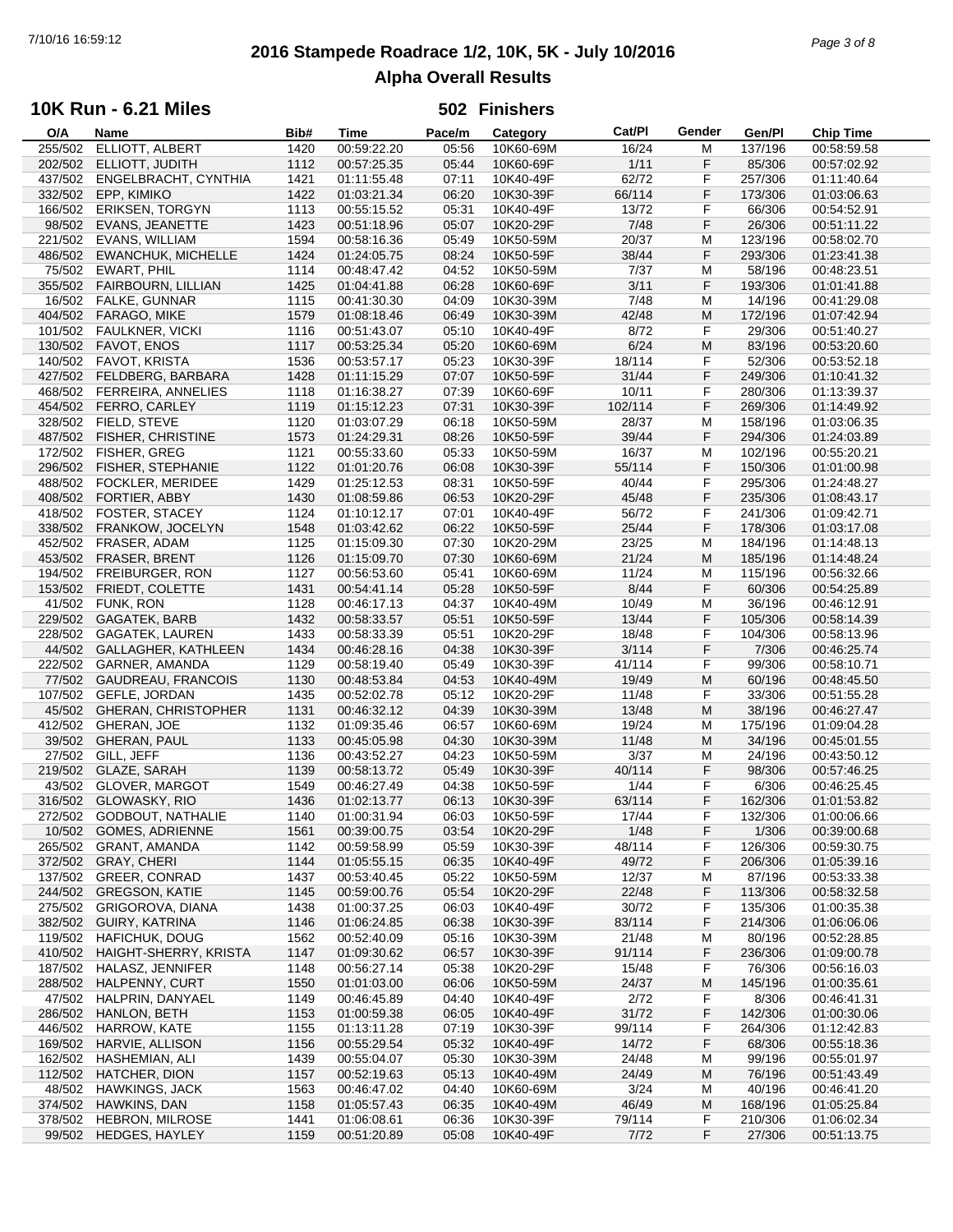# **2016 Stampede Roadrace 1/2, 10K, 5K - July 10/2016** 7/10/16 16:59:12 *Page 4 of 8* **Alpha Overall Results**

## **10K Run - 6.21 Miles**

| O/A     | Name                     | Bib# | Time        | Pace/m | Category  | Cat/PI  | Gender | Gen/Pl  | <b>Chip Time</b> |
|---------|--------------------------|------|-------------|--------|-----------|---------|--------|---------|------------------|
| 168/502 | HEINRICHS, EUGENE        | 1160 | 00:55:27.75 | 05:32  | 10K50-59M | 15/37   | M      | 101/196 | 00:55:16.24      |
| 400/502 | HEINRICHS, JOSETTE       | 1161 | 01:07:44.52 | 06:46  | 10K60-69F | 5/11    | F      | 229/306 | 01:07:32.54      |
| 430/502 | HENDERSON, COLLEEN       | 1162 | 01:11:27.89 | 07:08  | 10K40-49F | 60/72   | F      | 251/306 | 01:11:23.53      |
|         |                          |      |             |        |           |         |        |         |                  |
| 426/502 | <b>HEWITT, LISA</b>      | 1609 | 01:11:12.00 | 07:07  | 10K40-49F | 59/72   | F      | 248/306 | 01:11:12.00      |
| 34/502  | HICKEY, MICHAEL          | 1163 | 00:44:49.61 | 04:28  | 10K50-59M | 5/37    | M      | 30/196  | 00:44:47.58      |
| 175/502 | HILDEBRANDT, DALE        | 1164 | 00:55:42.19 | 05:34  | 10K60-69M | 8/24    | M      | 104/196 | 00:55:25.24      |
| 348/502 | HINCKS, CRYSTAL          | 1166 | 01:04:15.28 | 06:25  | 10K30-39F | 71/114  | F      | 186/306 | 01:04:05.92      |
| 176/502 | HINTON, THOM             | 1167 | 00:55:44.52 | 05:34  | 10K30-39M | 26/48   | M      | 105/196 | 00:55:27.96      |
|         |                          |      |             |        |           | 2/24    |        |         |                  |
| 46/502  | HODGSON, SCOTT           | 1564 | 00:46:33.47 | 04:39  | 10K60-69M |         | M      | 39/196  | 00:46:25.97      |
| 139/502 | HOLT, JASON              | 1170 | 00:53:55.97 | 05:23  | 10K40-49M | 29/49   | M      | 88/196  | 00:53:31.28      |
| 2/502   | HOPFNER, GEOFF           | 1171 | 00:34:37.54 | 03:27  | 10K30-39M | 2/48    | M      | 2/196   | 00:34:37.22      |
| 455/502 | HOPKINS, STEPHANIE       | 1172 | 01:15:12.24 | 07:31  | 10K30-39F | 103/114 | F      | 270/306 | 01:14:50.72      |
| 214/502 | HOPWOOD, BRIAN           | 1442 | 00:57:53.32 | 05:47  | 10K40-49M | 34/49   | M      | 120/196 | 00:57:43.83      |
| 213/502 | HOPWOOD, CHARLOTTE       | 1443 | 00:57:53.12 | 05:47  | 10K40-49F | 18/72   | F      | 94/306  | 00:57:43.67      |
|         |                          |      |             |        |           |         |        |         |                  |
| 22/502  | HORNER, OLIVER           | 1444 | 00:42:50.93 | 04:17  | 10K20-29M | 3/25    | M      | 20/196  | 00:42:34.12      |
| 191/502 | HOWLAND-LANGI, CLARE     | 1410 | 00:56:45.95 | 05:40  | 10K30-39F | 32/114  | F      | 78/306  | 00:56:32.30      |
| 390/502 | <b>HRUSKA, PAM</b>       | 1173 | 01:07:07.24 | 06:42  | 10K30-39F | 87/114  | F      | 221/306 | 01:06:40.06      |
| 394/502 | HUARTE, THERESA          | 1174 | 01:07:26.02 | 06:44  | 10K50-59F | 27/44   | F      | 224/306 | 01:07:12.86      |
| 51/502  | HUGHES, JENNIFER         | 1176 | 00:47:31.94 | 04:45  | 10K30-39F | 4/114   | F      | 9/306   | 00:47:24.76      |
|         | <b>HUGHES, KENNY</b>     | 1177 | 01:03:05.55 | 06:18  | 10K20-29M | 22/25   | M      | 157/196 | 01:02:41.97      |
| 326/502 |                          |      |             |        |           |         |        |         |                  |
| 79/502  | <b>IRWIN, WADE</b>       | 1180 | 00:49:03.02 | 04:54  | 10K40-49M | 20/49   | M      | 62/196  | 00:48:55.00      |
| 360/502 | JACKSON, TAMMY           | 1516 | 01:05:03.18 | 06:30  | 10K40-49F | 46/72   | F      | 198/306 | 01:04:30.90      |
| 302/502 | JANUSC, ANGELA           | 1543 | 01:01:33.63 | 06:09  | 10K30-39F | 57/114  | F      | 153/306 | 01:01:13.25      |
| 303/502 | JANUSC, TRISTAN          | 1182 | 01:01:33.72 | 06:09  | 10K30-39M | 36/48   | M      | 150/196 | 01:01:13.09      |
| 268/502 | JOHNSON, EM              | 1574 | 01:00:20.46 | 06:02  | 10K20-29F | 28/48   | F      | 129/306 | 00:55:20.46      |
|         |                          |      |             |        |           |         |        |         |                  |
| 236/502 | JOHNSON, JEFFREY         | 1183 | 00:58:47.15 | 05:52  | 10K30-39M | 30/48   | M      | 127/196 | 00:58:12.85      |
| 497/502 | JOHNSON, KAREN           | 1184 | 01:39:57.60 | 09:59  | 10K30-39F | 113/114 | F      | 304/306 | 01:39:53.38      |
| 117/502 | JONES, GREG              | 1185 | 00:52:36.58 | 05:15  | 10K40-49M | 25/49   | M      | 79/196  | 00:52:15.80      |
| 144/502 | KALHS, KRISTOPHER        | 1445 | 00:54:05.43 | 05:24  | 10K20-29M | 14/25   | M      | 90/196  | 00:53:57.32      |
| 313/502 | KANJI, YASMIN            | 1187 | 01:02:07.42 | 06:12  | 10K60-69F | 2/11    | F      | 159/306 | 01:01:57.08      |
| 290/502 | KARVINEN, TRISHA         | 1188 | 01:01:05.13 | 06:06  | 10K40-49F | 34/72   | F      | 145/306 | 01:00:41.91      |
|         |                          |      |             |        |           |         |        |         |                  |
| 94/502  | KASHLAK, ADAM            | 1189 | 00:50:50.13 | 05:05  | 10K20-29M | 10/25   | M      | 70/196  | 00:50:37.36      |
| 108/502 | <b>KEARL, CAROL</b>      | 1517 | 00:52:06.32 | 05:12  | 10K40-49F | 9/72    | F      | 34/306  | 00:51:59.99      |
| 447/502 | KEITH, DOREEN            | 1191 | 01:13:18.88 | 07:19  | 10K70+F   | 3/3     | F      | 265/306 | 01:12:57.61      |
| 501/502 | <b>KEOGH, RACHEL</b>     | 1192 | 01:47:50.50 | 10:47  | 10K30-39F | 114/114 | F      | 305/306 | 01:47:15.50      |
| 1/502   | <b>KERR, GEOFF</b>       | 1446 | 00:34:26.40 | 03:26  | 10K30-39M | 1/48    | M      | 1/196   | 00:34:26.09      |
| 406/502 |                          |      |             |        |           |         | F      |         |                  |
|         | <b>KERSWILL, WENDY</b>   | 1193 | 01:08:48.97 | 06:52  | 10K40-49F | 54/72   |        | 233/306 | 01:08:42.10      |
| 309/502 | <b>KETCHEN, COURTNEY</b> | 1194 | 01:01:52.96 | 06:11  | 10K30-39F | 60/114  | F      | 158/306 | 01:01:37.43      |
| 102/502 | KIEFER, KRYSTINA         | 1195 | 00:51:43.11 | 05:10  | 10K30-39F | 12/114  | F      | 30/306  | 00:51:33.08      |
| 470/502 | KIEFER, PAUL             | 1196 | 01:18:23.47 | 07:50  | 10K20-29M | 24/25   | M      | 189/196 | 01:18:08.90      |
| 392/502 | KING, ANNALISE           | 1447 | 01:07:13.54 | 06:43  | 10K50-59F | 26/44   | F      | 222/306 | 01:06:40.81      |
| 331/502 | KING, JENNIFER           | 1197 | 01:03:16.27 | 06:19  | 10K50-59F | 24/44   | F      | 172/306 | 01:02:55.55      |
|         |                          |      |             |        |           |         |        |         |                  |
| 179/502 | KITTLITZ, KEN            | 1198 | 00:55:53.81 | 05:35  | 10K50-59M | 17/37   | M      | 106/196 | 00:55:45.47      |
| 17/502  | KLASSEN, LEVI            | 1448 | 00:42:18.40 | 04:13  | 10K19&UM  | 1/12    | M      | 15/196  | 00:42:16.37      |
| 377/502 | <b>KNUDSEN, BECKIE</b>   | 1199 | 01:06:03.64 | 06:36  | 10K30-39F | 78/114  | F      | 209/306 | 01:05:57.44      |
| 215/502 | KOKOTT, RYAN             | 1200 | 00:57:56.46 | 05:47  | 10K40-49M | 35/49   | M      | 121/196 | 00:57:45.73      |
| 131/502 | KREBS, EMMA              | 1201 | 00:53:27.89 | 05:20  | 10K19&UF  | 5/14    | F      | 48/306  | 00:53:19.79      |
| 495/502 | <b>KRENTZ, VALARIE</b>   | 1449 | 01:37:23.79 | 09:44  | 10K50-59F | 44/44   | F      | 302/306 | 01:36:57.47      |
|         |                          |      |             |        |           |         |        |         |                  |
| 126/502 | <b>KRUSE, JENN</b>       | 1202 | 00:53:13.41 | 05:19  | 10K20-29F | 12/48   | F      | 45/306  | 00:52:57.60      |
| 459/502 | KUBE, SARAH              | 1450 | 01:16:02.34 | 07:36  | 10K30-39F | 105/114 | F      | 273/306 | 01:15:57.99      |
| 471/502 | KUHL, GREG               | 1581 | 01:18:48.89 | 07:52  | 10K60-69M | 23/24   | M      | 190/196 | 01:18:31.46      |
| 359/502 | KUJAWA, STEF             | 1451 | 01:04:57.00 | 06:29  | 10K20-29F | 39/48   | F      | 197/306 | 01:04:54.09      |
| 269/502 | KWASNITZA, JOLENE        | 1203 | 01:00:28.74 | 06:02  | 10K30-39F | 50/114  | F      | 130/306 | 01:00:10.94      |
|         |                          |      |             |        |           |         |        |         |                  |
| 385/502 | LABELLA, CHRISTINE       | 1204 | 01:06:39.77 | 06:39  | 10K30-39F | 84/114  | F      | 216/306 | 01:06:04.63      |
| 274/502 | LABERGE, MARLENE         | 1538 | 01:00:36.09 | 06:03  | 10K40-49F | 29/72   | F      | 134/306 | 01:00:13.77      |
| 56/502  | LACHAPELLE, KRISTY       | 1205 | 00:47:46.94 | 04:46  | 10K20-29F | 3/48    | F      | 11/306  | 00:47:41.24      |
| 133/502 | LAIRSON, JADEN           | 1206 | 00:53:28.60 | 05:20  | 10K40-49M | 27/49   | M      | 85/196  | 00:53:20.18      |
| 132/502 | LAIRSON, XAVIER          | 1207 | 00:53:28.39 | 05:20  | 10K19&UM  | 7/12    | M      | 84/196  | 00:53:19.89      |
| 195/502 | LAMBERT, SEAN            | 1209 | 00:56:58.92 | 05:41  | 10K40-49M | 33/49   | M      | 116/196 | 00:56:45.84      |
|         |                          |      |             |        |           |         |        |         |                  |
| 14/502  | LEARMONTH, DAVID         | 1566 | 00:40:07.58 | 04:00  | 10K30-39M | 6/48    | M      | 13/196  | 00:40:06.25      |
| 431/502 | LENZIN, AMBER            | 1584 | 01:11:34.64 | 07:09  | 10K30-39F | 98/114  | F      | 252/306 | 01:10:34.51      |
| 414/502 | LENZIN, CHRIS            | 1551 | 01:09:45.41 | 06:58  | 10K30-39M | 43/48   | M      | 177/196 | 01:08:45.43      |
| 500/502 | LERNER, SHAUN            | 1211 | 01:47:42.66 | 10:46  | 10K20-29M | 25/25   | M      | 196/196 | 01:47:07.80      |
| 105/502 | LESLIE, JORDAN           | 1212 | 00:51:59.09 | 05:11  | 10K20-29M | 11/25   | M      | 74/196  | 00:51:50.37      |
| 329/502 | LEWIS, ALISON            | 1213 | 01:03:09.25 | 06:18  | 10K40-49F | 37/72   | F      | 171/306 | 01:02:35.65      |
|         |                          |      |             |        |           |         |        |         |                  |
|         | 220/502 LEWIS, JONATHAN  | 1593 | 00:58:14.72 | 05:49  | 10K40-49M | 36/49   | M      | 122/196 | 00:57:41.49      |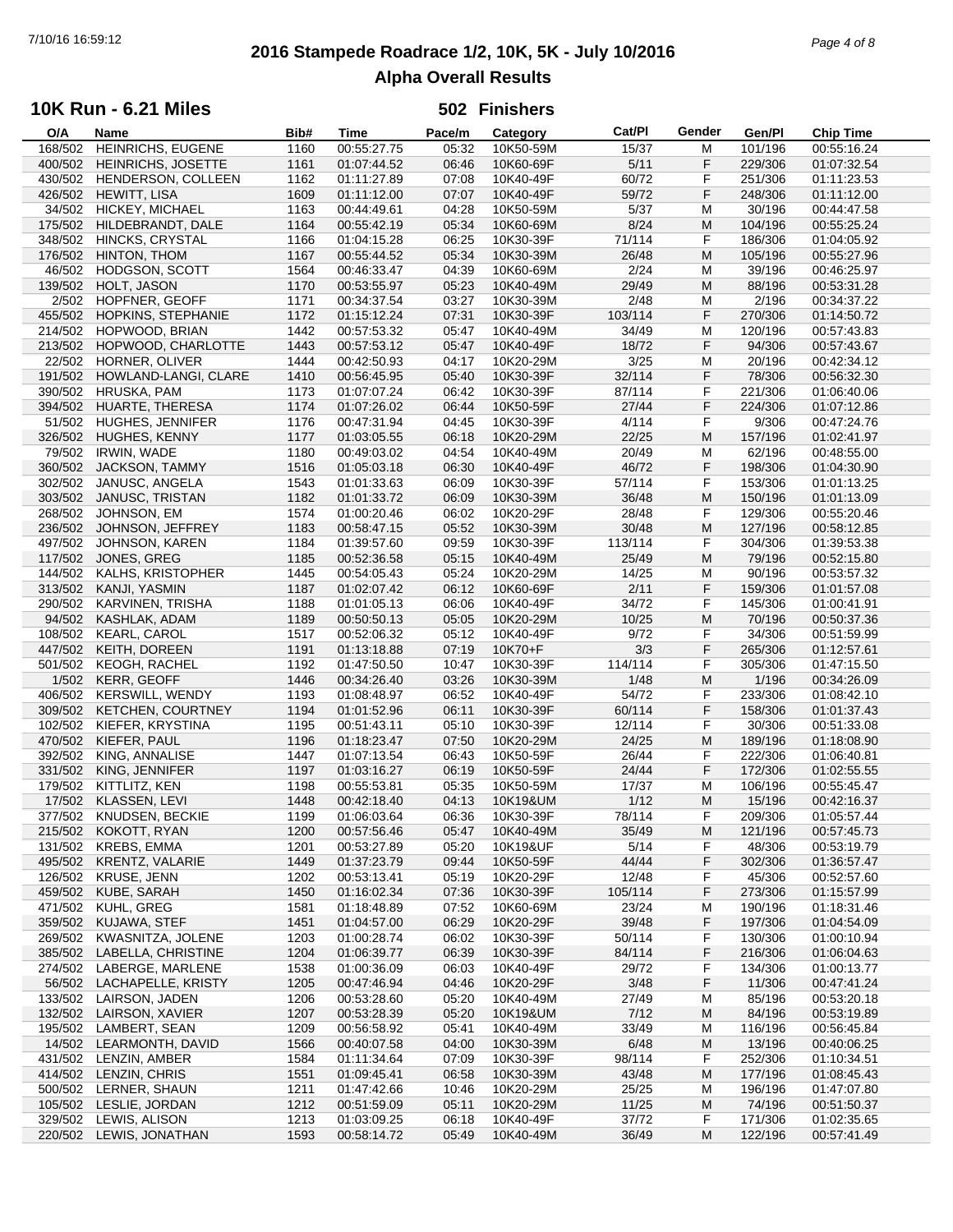# **2016 Stampede Roadrace 1/2, 10K, 5K - July 10/2016** 7/10/16 16:59:13 *Page 5 of 8* **Alpha Overall Results**

## **10K Run - 6.21 Miles**

| O/A     | Name                      | Bib# | Time        | Pace/m | Category  | Cat/PI  | Gender | Gen/Pl  | <b>Chip Time</b> |
|---------|---------------------------|------|-------------|--------|-----------|---------|--------|---------|------------------|
| 19/502  | LEWIS, MARK               | 1598 | 00:42:31.02 | 04:15  | 10K40-49M | 5/49    | M      | 17/196  | 00:42:22.51      |
| 322/502 | LIANG, BRIAN              | 1214 | 01:03:01.54 | 06:18  | 10K20-29M | 21/25   | M      | 156/196 | 01:02:31.41      |
| 433/502 | LING, SABRINA             | 1567 | 01:11:38.97 | 07:09  | 10K50-59F | 33/44   | F      | 254/306 | 01:11:16.35      |
| 238/502 | LINTERMAN, RHONDA         | 1217 | 00:58:50.78 | 05:53  | 10K40-49F | 23/72   | F      | 111/306 | 00:58:26.52      |
|         | LOKANC, SABINA            |      |             | 05:35  | 10K40-49F |         | F      |         |                  |
| 177/502 |                           | 1218 | 00:55:50.44 |        |           | 15/72   |        | 72/306  | 00:55:44.30      |
| 421/502 | LONG, JILL                | 1453 | 01:10:41.36 | 07:04  | 10K30-39F | 95/114  | F      | 244/306 | 01:10:13.24      |
| 481/502 | LOUIE, WILLIAM            | 1220 | 01:22:12.85 | 08:13  | 10K70+M   | 1/1     | M      | 192/196 | 01:21:35.76      |
| 386/502 | LUCAS, AMY                | 1455 | 01:06:47.02 | 06:40  | 10K30-39F | 85/114  | F      | 217/306 | 01:06:29.38      |
| 118/502 | LUDBROOK, EMMA            | 1222 | 00:52:37.01 | 05:15  | 10K19&UF  | 1/14    | F      | 39/306  | 00:52:24.20      |
| 61/502  | LUDBROOK, KEVIN           | 1223 | 00:48:06.15 | 04:48  | 10K50-59M | 6/37    | M      | 49/196  | 00:47:35.03      |
| 143/502 | LUDBROOK, MICHELLE        | 1224 | 00:54:03.31 | 05:24  | 10K40-49F | 12/72   | F      | 54/306  | 00:53:49.92      |
| 210/502 | LUM, SHIRLEY              | 1552 | 00:57:37.02 | 05:45  | 10K30-39F | 37/114  | F      | 91/306  | 00:57:24.32      |
|         |                           |      |             |        |           |         |        |         |                  |
| 200/502 | LUMI, VALEZ               | 1607 | 00:57:19.50 | 05:43  | 10K20-29F | 17/48   | F      | 83/306  | 00:57:00.19      |
| 472/502 | LYNN, HOWARD              | 1226 | 01:19:39.13 | 07:57  | 10K60-69M | 24/24   | M      | 191/196 | 01:19:30.12      |
| 154/502 | MA, JOSEPH                | 1456 | 00:54:43.06 | 05:28  | 10K19&UM  | 9/12    | M      | 94/196  | 00:54:36.58      |
| 267/502 | MACDONALD, GABY           | 1575 | 01:00:20.32 | 06:02  | 10K20-29F | 27/48   | F      | 128/306 | 00:55:20.32      |
| 393/502 | MACEACHERN, MEAGHEN       | 1227 | 01:07:13.90 | 06:43  | 10K30-39F | 88/114  | F      | 223/306 | 01:06:59.83      |
| 373/502 | MACKENZIE, MARC           | 1228 | 01:05:57.37 | 06:35  | 10K40-49M | 45/49   | M      | 167/196 | 01:05:28.04      |
| 281/502 | MACNEIL, SHEENA           | 1229 | 01:00:48.42 | 06:04  | 10K20-29F | 30/48   | F      | 139/306 | 01:00:36.44      |
|         |                           |      |             |        |           |         | F      |         |                  |
| 138/502 | MACPHAIL, CARLA           | 1230 | 00:53:45.27 | 05:22  | 10K40-49F | 10/72   |        | 51/306  | 00:53:42.47      |
| 73/502  | <b>MAJCHER, TYLER</b>     | 1518 | 00:48:45.52 | 04:52  | 10K30-39M | 18/48   | M      | 56/196  | 00:48:37.56      |
| 353/502 | MAJOR, SARAH              | 1231 | 01:04:29.17 | 06:26  | 10K20-29F | 37/48   | F      | 191/306 | 01:04:06.06      |
| 490/502 | MALTBY, KRISTI            | 1232 | 01:25:49.36 | 08:34  | 10K30-39F | 111/114 | F      | 297/306 | 01:25:19.80      |
| 333/502 | MANFRO, WESLEY            | 1233 | 01:03:26.31 | 06:20  | 10K30-39M | 37/48   | M      | 160/196 | 01:03:12.48      |
| 339/502 | MANNING, LINDA            | 1553 | 01:03:42.94 | 06:22  | 10K40-49F | 39/72   | F      | 179/306 | 01:03:17.21      |
| 493/502 | <b>MARCIN, APRIL</b>      | 1234 | 01:36:33.49 | 09:39  | 10K30-39F | 112/114 | F      | 300/306 | 01:36:04.83      |
|         | MARJERRISON, DOUGLAS      |      |             |        |           |         |        |         |                  |
| 184/502 |                           | 1519 | 00:56:15.87 | 05:37  | 10K50-59M | 18/37   | M      | 109/196 | 00:56:09.85      |
| 325/502 | MARJERRISON, MICHEALA     | 1520 | 01:03:05.42 | 06:18  | 10K19&UF  | 10/14   | F      | 169/306 | 01:03:00.42      |
| 30/502  | <b>MARJERRISON, SIMON</b> | 1521 | 00:44:11.71 | 04:25  | 10K19&UM  | 4/12    | M      | 27/196  | 00:44:06.64      |
| 178/502 | MARSHALL, SUSAN           | 1582 | 00:55:52.03 | 05:35  | 10K40-49F | 16/72   | F      | 73/306  | 00:55:21.52      |
| 474/502 | <b>MARTIN, ALISON</b>     | 1235 | 01:21:04.36 | 08:06  | 10K30-39F | 110/114 | F      | 283/306 | 01:20:41.15      |
| 293/502 | MARTIN, CLAYTON           | 1236 | 01:01:13.24 | 06:07  | 10K30-39M | 35/48   | M      | 146/196 | 01:00:50.31      |
| 85/502  | MASTALIC, ANNABELLE       | 1237 | 00:50:08.89 | 05:00  | 10K30-39F | 9/114   | F      | 20/306  | 00:49:46.21      |
| 405/502 | MASTALIC, MUHAREM         | 1238 | 01:08:18.64 | 06:49  | 10K50-59M | 33/37   | M      | 173/196 | 01:07:55.91      |
|         |                           |      |             |        |           |         |        |         |                  |
| 227/502 | MASTERSON, AMELIA         | 1239 | 00:58:30.59 | 05:51  | 10K40-49F | 22/72   | F      | 103/306 | 00:58:27.62      |
| 376/502 | <b>MATTIE, MORGAN</b>     | 1544 | 01:05:57.83 | 06:35  | 10K20-29F | 42/48   | F      | 208/306 | 01:05:54.48      |
| 491/502 | MCAVOY-DOUGALL, LINDA     | 1240 | 01:27:52.47 | 08:47  | 10K50-59F | 41/44   | F      | 298/306 | 01:27:19.34      |
| 7/502   | MCBETH, MICHAEL           | 1241 | 00:37:08.17 | 03:42  | 10K50-59M | 1/37    | M      | 7/196   | 00:37:07.92      |
| 358/502 | MCCOLLISTER, HEATHER      | 1576 | 01:04:56.81 | 06:29  | 10K40-49F | 45/72   | F      | 196/306 | 01:04:38.29      |
| 489/502 | MCDONALD, CHERYL          | 1242 | 01:25:48.90 | 08:34  | 10K60-69F | 11/11   | F      | 296/306 | 01:25:25.19      |
| 81/502  | MCGOVERN, KERRI           | 1244 | 00:49:30.04 | 04:57  | 10K40-49F | 3/72    | F      | 18/306  | 00:49:23.47      |
| 349/502 | MCGREGOR, LAURA           | 1245 | 01:04:18.02 | 06:25  | 10K30-39F | 72/114  | F      | 187/306 | 01:04:14.24      |
|         | MCKENZIE, SARAH           |      |             |        |           |         | F      |         | 01:21:24.16      |
| 480/502 |                           | 1458 | 01:21:52.03 | 08:11  | 10K40-49F | 71/72   |        | 289/306 |                  |
| 146/502 | MCLEAN, BARBARA           | 1535 | 00:54:13.67 | 05:25  | 10K30-39F | 20/114  | F      | 56/306  | 00:54:04.09      |
| 15/502  | MCLEAN, PAULINE           | 1459 | 00:40:09.41 | 04:00  | 10K30-39F | 1/114   | F      | 2/306   | 00:40:08.49      |
| 42/502  | MCLEOD, GEOFF             | 1249 | 00:46:27.03 | 04:38  | 10K20-29M | 4/25    | M      | 37/196  | 00:46:23.36      |
| 89/502  | MCLEOD, RICK              | 1250 | 00:50:25.60 | 05:02  | 10K60-69M | 4/24    | M      | 67/196  | 00:50:15.37      |
| 37/502  | MCLEOD, SEAN              | 1252 | 00:45:04.33 | 04:30  | 10K30-39M | 10/48   | M      | 33/196  | 00:45:00.97      |
| 174/502 | MCNALLY, SEAN             | 1555 | 00:55:34.87 | 05:33  | 10K40-49M | 31/49   | M      | 103/196 | 00:55:31.80      |
| 116/502 | MCNEIL, SARAH             | 1253 | 00:52:36.57 | 05:15  | 10K30-39F | 15/114  | F      | 38/306  | 00:52:14.13      |
|         |                           |      |             |        |           |         |        |         |                  |
| 279/502 | MELIA, LOUISE             | 1460 | 01:00:47.26 | 06:04  | 10K20-29F | 29/48   | F      | 137/306 | 01:00:30.99      |
| 67/502  | MEYER, BRIGITTE           | 1255 | 00:48:31.21 | 04:51  | 10K20-29F | 6/48    | F      | 16/306  | 00:48:03.66      |
| 167/502 | MEYER, JULIE              | 1256 | 00:55:21.85 | 05:32  | 10K30-39F | 27/114  | F      | 67/306  | 00:55:01.48      |
| 147/502 | <b>MEYERS, ANNALISE</b>   | 1522 | 00:54:20.94 | 05:26  | 10K30-39F | 21/114  | F      | 57/306  | 00:54:01.41      |
| 257/502 | <b>MIDDLETON, ERICA</b>   | 1533 | 00:59:42.60 | 05:58  | 10K20-29F | 26/48   | F      | 119/306 | 00:59:24.08      |
| 337/502 | MILLER, JENNIFER          | 1258 | 01:03:38.47 | 06:21  | 10K40-49F | 38/72   | F      | 177/306 | 01:03:16.45      |
| 208/502 | MOCH, DARCY               | 1259 | 00:57:34.46 | 05:45  | 10K50-59M | 19/37   | M      | 119/196 | 00:57:18.93      |
| 49/502  | MOORE, ADRIAN             | 1461 | 00:46:47.11 | 04:40  | 10K40-49M | 11/49   | M      | 41/196  | 00:46:42.18      |
|         |                           |      |             |        |           |         |        |         |                  |
| 26/502  | MOORE, BRENDAN            | 1261 | 00:43:44.47 | 04:22  | 10K19&UM  | 3/12    | M      | 23/196  | 00:43:41.23      |
| 36/502  | MOORE, NICK               | 1462 | 00:45:02.17 | 04:30  | 10K40-49M | 9/49    | M      | 32/196  | 00:44:58.87      |
| 57/502  | MOORE, RYAN               | 1556 | 00:47:56.34 | 04:47  | 10K20-29M | 5/25    | M      | 46/196  | 00:47:37.04      |
| 124/502 | MOORE, SARAH              | 1523 | 00:53:00.67 | 05:18  | 10K19&UF  | 3/14    | F      | 43/306  | 00:52:41.73      |
| 347/502 | MORABITO, CRYSTAL         | 1262 | 01:04:15.06 | 06:25  | 10K30-39F | 70/114  | F      | 185/306 | 01:04:05.56      |
| 93/502  | MORGAN, DARCY             | 1608 | 00:50:39.02 | 05:03  | 10K50-59M | 9/37    | M      | 69/196  | 00:50:26.61      |
| 424/502 | <b>MORRIS, CARLA</b>      | 1263 | 01:10:56.36 | 07:05  | 10K30-39F | 96/114  | F      | 246/306 | 01:10:16.93      |
| 84/502  | MORRIS, CHUCK             | 1264 | 00:50:07.54 | 05:00  | 10K50-59M | 8/37    | M      | 65/196  | 00:50:06.44      |
|         |                           |      |             |        |           |         |        |         |                  |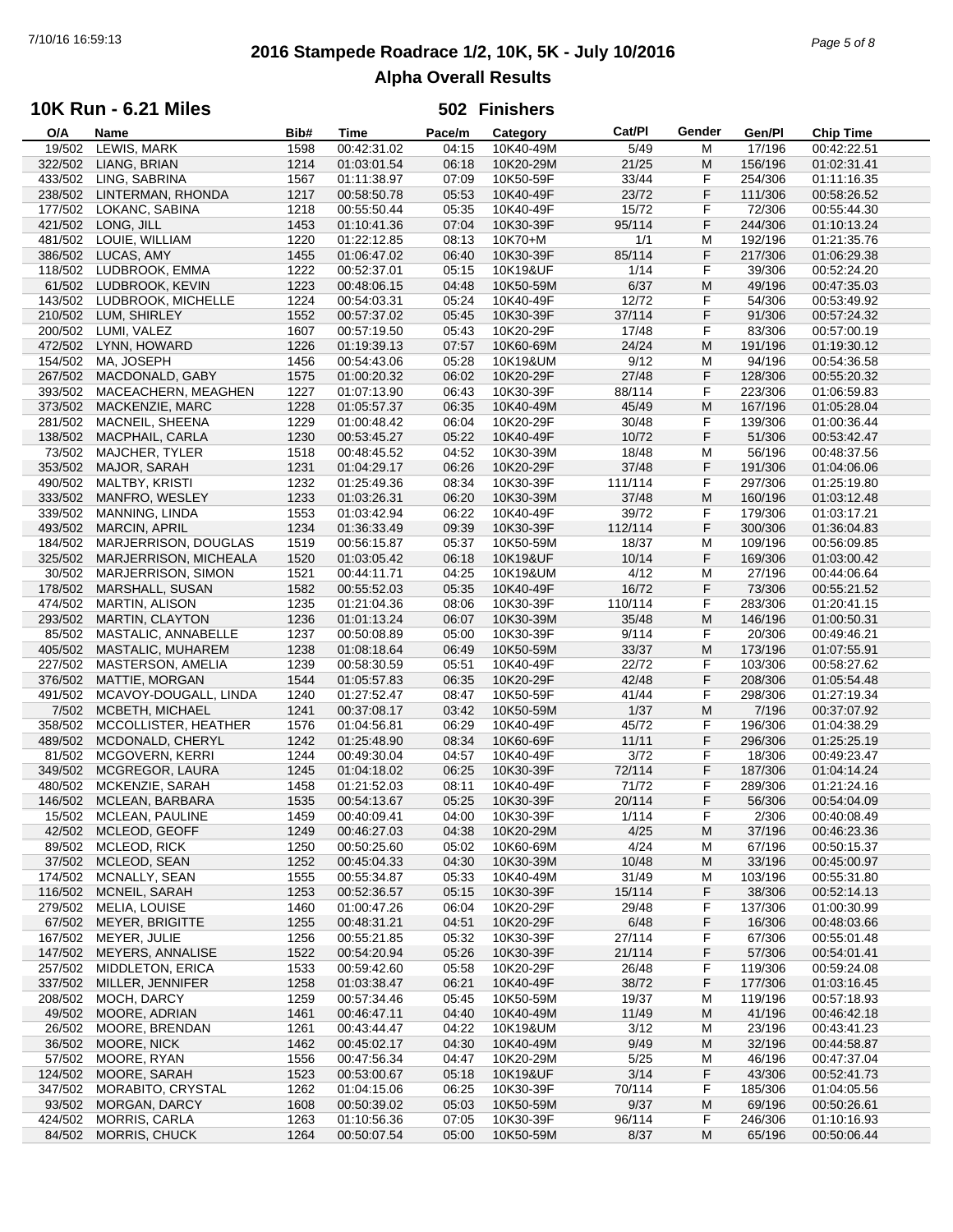# **2016 Stampede Roadrace 1/2, 10K, 5K - July 10/2016** 7/10/16 16:59:13 *Page 6 of 8* **Alpha Overall Results**

## **10K Run - 6.21 Miles**

| O/A     | Name                         | Bib# | Time        | Pace/m | Category  | Cat/Pl  | Gender | Gen/Pl  | <b>Chip Time</b> |
|---------|------------------------------|------|-------------|--------|-----------|---------|--------|---------|------------------|
| 31/502  | <b>MORRIS, KRISTA</b>        | 1265 | 00:44:22.21 | 04:26  | 10K20-29F | 2/48    | F      | 4/306   | 00:44:21.54      |
| 432/502 | MUELLER, MARIANNE            | 1268 | 01:11:37.95 | 07:09  | 10K50-59F | 32/44   | F      | 253/306 | 01:11:17.54      |
|         |                              |      |             |        | 10K40-49F | 6/72    |        |         |                  |
| 91/502  | MUNDT, MIRJA                 | 1269 | 00:50:32.31 | 05:03  |           |         | F      | 23/306  | 00:50:27.00      |
| 54/502  | MUNDT, STEFAN                | 1270 | 00:47:42.59 | 04:46  | 10K40-49M | 14/49   | M      | 45/196  | 00:47:37.07      |
| 396/502 | MURASAN, ELENA               | 1271 | 01:07:27.02 | 06:44  | 10K40-49F | 52/72   | F      | 226/306 | 01:07:11.03      |
| 295/502 | MURPHY, NICOLE               | 1272 | 01:01:13.56 | 06:07  | 10K30-39F | 54/114  | F      | 149/306 | 01:00:54.46      |
| 237/502 | MURRAY, LORNA                | 1273 | 00:58:50.42 | 05:53  | 10K50-59F | 14/44   | F      | 110/306 | 00:58:35.14      |
| 6/502   | MURRAY, RYAN                 | 1463 | 00:36:33.03 | 03:39  | 10K30-39M | 4/48    | M      | 6/196   | 00:36:32.96      |
|         |                              |      |             |        |           |         |        |         |                  |
| 127/502 | <b>MYERS, CHRIS</b>          | 1274 | 00:53:18.49 | 05:19  | 10K20-29M | 13/25   | M      | 82/196  | 00:53:07.31      |
| 389/502 | NEAVES, JOCELYN              | 1275 | 01:07:04.72 | 06:42  | 10K20-29F | 44/48   | F      | 220/306 | 01:06:46.60      |
| 342/502 | NEWMAN, CANDACE              | 1276 | 01:04:00.25 | 06:24  | 10K40-49F | 40/72   | F      | 181/306 | 01:03:49.52      |
| 245/502 | NG, NATALIA                  | 1277 | 00:59:03.51 | 05:54  | 10K20-29F | 23/48   | F      | 114/306 | 00:58:56.64      |
| 247/502 | NGUYEN, BONNIE               | 319  | 00:59:05.11 | 05:54  | 10K20-29F | 24/48   | F      | 115/306 | 00:58:46.49      |
| 370/502 | NIELSON, STACEY              | 1280 | 01:05:43.00 | 06:34  | 10K40-49F | 48/72   | F      | 205/306 | 01:05:27.14      |
| 283/502 | NIXON, JARRETT               | 1281 | 01:00:50.32 | 06:05  | 10K30-39M | 34/48   | M      | 143/196 | 01:00:31.13      |
|         |                              | 1282 |             | 06:21  |           |         | F      |         |                  |
| 335/502 | NOH, MICHELLE                |      | 01:03:30.39 |        | 10K20-29F | 35/48   |        | 175/306 | 01:03:24.79      |
| 58/502  | NORDSTROM-YOUNG, TANNER 1465 |      | 00:47:57.81 | 04:47  | 10K20-29M | 6/25    | M      | 47/196  | 00:47:55.50      |
| 253/502 | NOVAK, KERRI                 | 1284 | 00:59:14.57 | 05:55  | 10K40-49F | 24/72   | F      | 117/306 | 00:58:46.33      |
| 502/502 | O ROURKE, EDEL               | 1285 | 01:47:50.66 | 10:47  | 10K20-29F | 48/48   | F      | 306/306 | 01:47:15.60      |
| 341/502 | O'NEILL, ROB                 | 1286 | 01:03:52.99 | 06:23  | 10K30-39M | 38/48   | M      | 161/196 | 01:03:15.87      |
| 301/502 | OLTHUIS, STEPHANIE           | 1287 | 01:01:30.49 | 06:09  | 10K30-39F | 56/114  | F      | 152/306 | 01:01:01.56      |
| 71/502  | OOSTHUIZEN, SHAUN            | 1525 | 00:48:38.83 | 04:51  | 10K30-39M | 17/48   | M      | 54/196  | 00:48:36.41      |
|         |                              |      |             |        |           |         |        |         |                  |
| 423/502 | OR, FRANKI                   | 1466 | 01:10:51.51 | 07:05  | 10K60-69M | 20/24   | M      | 178/196 | 01:10:19.18      |
| 467/502 | OWENS, CLAIRE                | 1289 | 01:16:30.72 | 07:39  | 10K40-49F | 68/72   | F      | 279/306 | 01:16:04.72      |
| 460/502 | <b>OWENS, JENNIFER</b>       | 1290 | 01:16:10.60 | 07:37  | 10K50-59F | 34/44   | F      | 274/306 | 01:15:45.12      |
| 401/502 | PACKHAM, JOANNE              | 1291 | 01:07:54.39 | 06:47  | 10K50-59F | 29/44   | F      | 230/306 | 01:07:29.64      |
| 492/502 | PALICHUK, WENDY              | 1292 | 01:28:49.03 | 08:52  | 10K50-59F | 42/44   | F      | 299/306 | 01:28:31.80      |
| 298/502 | PANDILA, AMAR                | 1293 | 01:01:23.79 | 06:08  | 10K50-59M | 26/37   | M      | 148/196 | 01:00:57.42      |
| 289/502 | PANDILA, CATHY               | 1467 | 01:01:03.77 | 06:06  | 10K40-49F | 33/72   | F      | 144/306 | 01:00:36.87      |
|         |                              |      |             |        |           |         |        |         |                  |
| 263/502 | PANNETT, TRACY               | 1294 | 00:59:57.50 | 05:59  | 10K50-59F | 15/44   | F      | 124/306 | 00:59:47.34      |
| 379/502 | PARKER, ASHLEY               | 1295 | 01:06:12.47 | 06:37  | 10K30-39F | 80/114  | F      | 211/306 | 01:05:54.05      |
| 29/502  | PARKER, GILES                | 1296 | 00:43:55.37 | 04:23  | 10K60-69M | 1/24    | M      | 26/196  | 00:43:51.22      |
| 469/502 | PARKS, JENNIFER              | 1297 | 01:17:20.97 | 07:44  | 10K30-39F | 108/114 | F      | 281/306 | 01:17:01.19      |
| 445/502 | PARKS, NICOLE                | 1468 | 01:13:11.16 | 07:19  | 10K40-49F | 66/72   | F      | 263/306 | 01:13:03.72      |
| 158/502 | PARTRIDGE, STEPHANIE         | 1299 | 00:54:54.25 | 05:29  | 10K30-39F | 24/114  | F      | 62/306  | 00:54:52.88      |
|         |                              |      |             |        |           | 9/44    | F      |         |                  |
| 193/502 | PASIEKA, JANICE              | 1469 | 00:56:49.27 | 05:40  | 10K50-59F |         |        | 79/306  | 00:56:38.80      |
| 74/502  | PATUSCHKA, SVEN              | 1300 | 00:48:47.17 | 04:52  | 10K40-49M | 18/49   | М      | 57/196  | 00:48:42.06      |
| 68/502  | PEARSON, MATTHEW             | 1470 | 00:48:31.87 | 04:51  | 10K40-49M | 16/49   | M      | 52/196  | 00:48:20.81      |
| 440/502 | PEDERSEN, SIDSEL             | 1471 | 01:12:55.38 | 07:17  | 10K40-49F | 63/72   | F      | 260/306 | 01:12:31.09      |
| 207/502 | PENNY, ANN-MARIE             | 1472 | 00:57:33.66 | 05:45  | 10K30-39F | 35/114  | F      | 89/306  | 00:57:06.76      |
| 463/502 | PENNY, JOHN                  | 1473 | 01:16:27.86 | 07:38  | 10K60-69M | 22/24   | M      | 187/196 | 01:16:01.81      |
| 201/502 | PERRY, CAROL                 | 1303 | 00:57:24.30 | 05:44  | 10K40-49F | 17/72   | F      | 84/306  | 00:57:02.75      |
| 312/502 | PETERS, REBECCA              | 1577 | 01:01:57.21 | 06:11  | 10K40-49M | 43/49   | M      | 154/196 | 01:01:38.97      |
|         |                              |      |             |        |           |         |        |         |                  |
| 465/502 | PINDER, MICHELLE             | 1304 | 01:16:28.72 | 07:38  | 10K30-39F | 107/114 | F      | 278/306 | 01:13:29.82      |
| 457/502 | PIPER, GORD                  | 1305 | 01:15:53.56 | 07:35  | 10K50-59M | 36/37   | M      | 186/196 | 01:15:25.38      |
| 155/502 | PLAYFAIR, CRYSTAL            | 1306 | 00:54:44.43 | 05:28  | 10K30-39F | 23/114  | F      | 61/306  | 00:54:22.33      |
| 482/502 | POWELL, JULIE                | 1308 | 01:22:30.55 | 08:15  | 10K40-49F | 72/72   | F      | 290/306 | 01:21:58.01      |
| 231/502 | PYKE, SHANNON                | 1557 | 00:58:39.14 | 05:51  | 10K20-29F | 19/48   | F      | 106/306 | 00:58:27.24      |
| 429/502 | QUINN, KRIS                  | 1310 | 01:11:27.89 | 07:08  | 10K40-49M | 48/49   | M      | 179/196 | 01:11:23.53      |
| 148/502 | RAFF, TIM                    | 1311 | 00:54:23.62 | 05:26  | 10K50-59M | 13/37   | M      | 91/196  | 00:53:56.84      |
|         |                              |      |             |        |           |         |        |         |                  |
| 53/502  | RAMSEY, JASON                | 1312 | 00:47:36.05 | 04:45  | 10K40-49M | 13/49   | м      | 44/196  | 00:47:24.81      |
| 402/502 | REA, FRANCESCA               | 1474 | 01:08:07.30 | 06:48  | 10K40-49F | 53/72   | F      | 231/306 | 01:07:57.64      |
| 285/502 | REA, PAUL                    | 1475 | 01:00:58.19 | 06:05  | 10K40-49M | 41/49   | м      | 144/196 | 01:00:48.42      |
| 165/502 | <b>RENTON, CHRISTY</b>       | 1314 | 00:55:15.41 | 05:31  | 10K30-39F | 26/114  | F      | 65/306  | 00:54:53.10      |
| 254/502 | RIGBY, LEEANNE               | 1315 | 00:59:20.05 | 05:56  | 10K20-29F | 25/48   | F      | 118/306 | 00:59:00.95      |
| 304/502 | RIOPELLE, STEPHANIE          | 1316 | 01:01:34.81 | 06:09  | 10K30-39F | 58/114  | F      | 154/306 | 01:01:33.35      |
| 320/502 | <b>ROBERTS, CATHY</b>        |      | 01:02:42.79 | 06:16  | 10K50-59F | 22/44   | F      | 165/306 |                  |
|         |                              | 1477 |             |        |           |         |        |         | 01:02:23.57      |
| 344/502 | ROBERTS, JOHN                | 1478 | 01:04:04.29 | 06:24  | 10K30-39M | 39/48   | M      | 162/196 | 01:03:45.06      |
| 336/502 | ROBSON, GABRIELLE            | 1583 | 01:03:36.74 | 06:21  | 10K30-39F | 67/114  | F      | 176/306 | 01:03:30.54      |
| 135/502 | RODGER, ANNE                 | 1318 | 00:53:38.41 | 05:21  | 10K50-59F | 6/44    | F      | 50/306  | 00:53:25.06      |
| 248/502 | ROMANO, ALBERTO              | 1319 | 00:59:10.44 | 05:55  | 10K40-49M | 37/49   | M      | 133/196 | 00:58:51.46      |
| 80/502  | RONALDS, BILL                | 1479 | 00:49:12.77 | 04:55  | 10K40-49M | 21/49   | M      | 63/196  | 00:48:55.42      |
| 434/502 | ROSA RODRIGUEZ, ANA LIDIA    | 1321 | 01:11:39.65 | 07:09  | 10K30-39M | 44/48   | M      | 180/196 | 01:11:15.27      |
| 362/502 | ROSS, JAMIE                  | 1322 | 01:05:16.00 | 06:31  | 10K30-39F | 75/114  | F      | 199/306 | 01:04:36.82      |
|         |                              |      |             |        |           |         |        |         |                  |
| 361/502 | ROSS, MICHAEL                | 1323 | 01:05:15.58 | 06:31  | 10K30-39M | 40/48   | M      | 163/196 | 01:04:35.05      |
| 234/502 | ROSS, STEVE                  | 1324 | 00:58:45.53 | 05:52  | 10K30-39M | 29/48   | M      | 126/196 | 00:58:06.45      |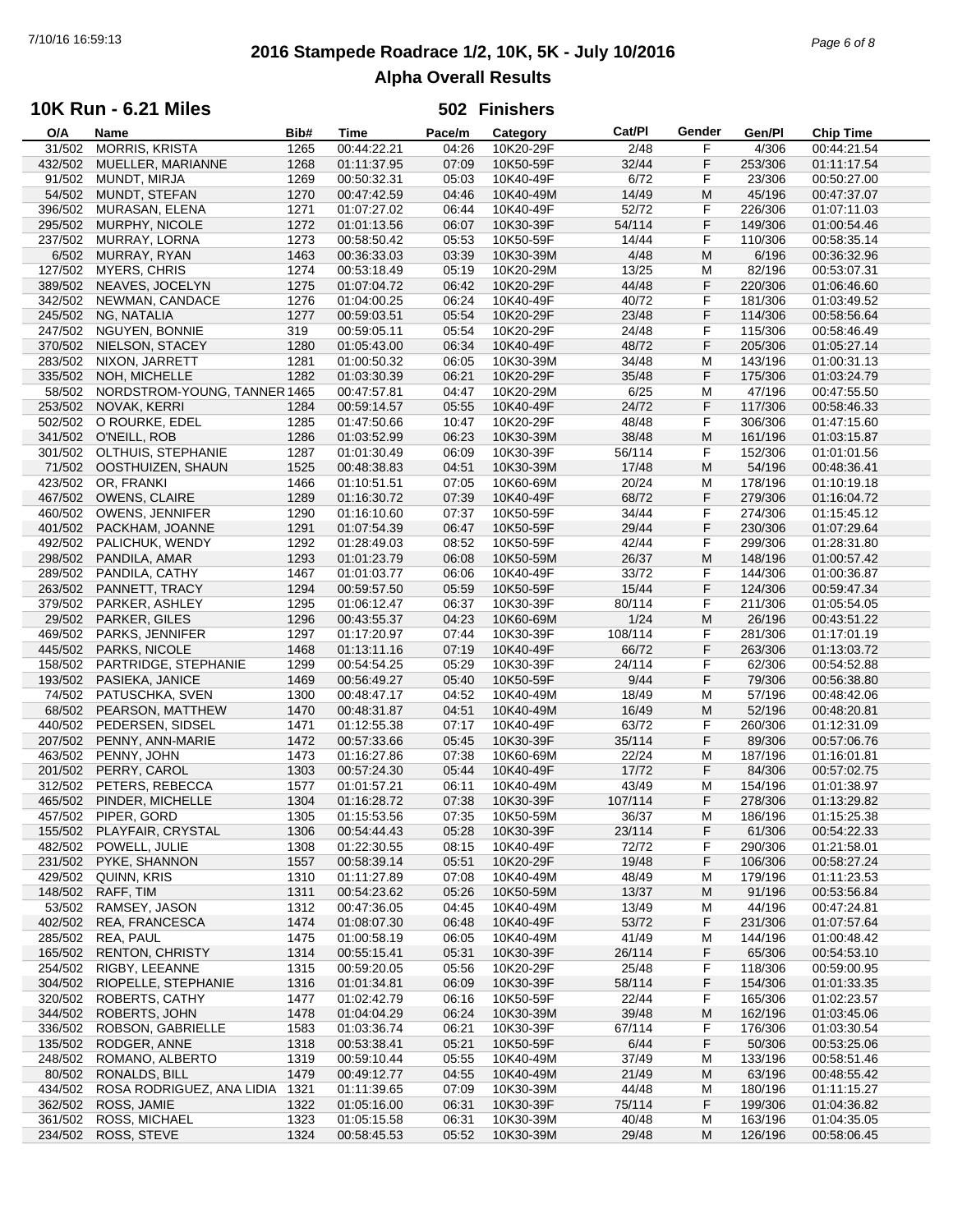# **2016 Stampede Roadrace 1/2, 10K, 5K - July 10/2016** 7/10/16 16:59:14 *Page 7 of 8* **Alpha Overall Results**

## **10K Run - 6.21 Miles**

| O/A     | Name                        | Bib# | Time        | Pace/m | Category  | Cat/PI  | Gender | Gen/Pl  | <b>Chip Time</b> |
|---------|-----------------------------|------|-------------|--------|-----------|---------|--------|---------|------------------|
| 425/502 | ROTTLER, NICOLE             | 1325 | 01:11:07.39 | 07:06  | 10K40-49F | 58/72   | F      | 247/306 | 01:10:52.10      |
| 100/502 | ROUSE, MEGAN                | 1326 | 00:51:33.31 | 05:09  | 10K20-29F | 8/48    | F      | 28/306  | 00:51:21.92      |
| 266/502 | SADLER, HOLLIE              | 1327 | 01:00:14.56 | 06:01  | 10K30-39F | 49/114  | F      | 127/306 | 00:59:54.61      |
|         |                             |      |             |        |           |         |        |         |                  |
| 388/502 | SANDERS, KERRI              | 1537 | 01:06:47.86 | 06:40  | 10K30-39F | 86/114  | F      | 219/306 | 01:06:23.95      |
| 299/502 | SAVAGE, JEFF                | 1328 | 01:01:24.05 | 06:08  | 10K20-29M | 20/25   | M      | 149/196 | 01:01:12.53      |
| 199/502 | SCHIMMEL, JANESSA           | 1482 | 00:57:11.80 | 05:43  | 10K20-29F | 16/48   | F      | 82/306  | 00:57:06.61      |
| 171/502 | SCHLAUCH, JENNY             | 1330 | 00:55:32.17 | 05:33  | 10K30-39F | 29/114  | F      | 70/306  | 00:55:17.84      |
| 114/502 | <b>SCHMIDT, NORM</b>        | 1483 | 00:52:26.59 | 05:14  | 10K50-59M | 11/37   | M      | 77/196  | 00:52:14.96      |
|         |                             |      |             |        |           | 3/44    | F      |         |                  |
| 113/502 | <b>SCHMIDT, RINKY</b>       | 1484 | 00:52:26.13 | 05:14  | 10K50-59F |         |        | 37/306  | 00:52:14.62      |
|         | 50/502 SCHULZ, DAVE         | 1332 | 00:47:25.25 | 04:44  | 10K40-49M | 12/49   | M      | 42/196  | 00:47:20.13      |
| 300/502 | SEKULICH, DANA              | 1333 | 01:01:24.35 | 06:08  | 10K20-29F | 31/48   | F      | 151/306 | 01:01:12.37      |
| 345/502 | <b>SELANDERS, LAURA</b>     | 1334 | 01:04:10.77 | 06:25  | 10K40-49F | 41/72   | F      | 183/306 | 01:03:38.23      |
| 367/502 | SEMENIUK, CAROLYN           | 1335 | 01:05:41.30 | 06:34  | 10K20-29F | 41/48   | F      | 203/306 | 01:04:52.76      |
| 369/502 | <b>SEMENIUK, GARY</b>       | 1336 | 01:05:41.42 | 06:34  | 10K50-59M | 30/37   | M      | 165/196 | 01:04:52.65      |
|         |                             |      |             |        |           |         |        |         |                  |
| 264/502 | SEVERN, KRISTEN             | 1586 | 00:59:58.52 | 05:59  | 10K40-49F | 27/72   | F      | 125/306 | 00:59:40.45      |
| 212/502 | SEYMOUR, STACEY             | 1337 | 00:57:50.40 | 05:47  | 10K30-39F | 39/114  | F      | 93/306  | 00:57:33.14      |
| 291/502 | SINGLETON, JUNE             | 1338 | 01:01:07.52 | 06:06  | 10K40-49F | 35/72   | F      | 146/306 | 01:00:54.44      |
| 21/502  | SINGLETON, REILLY           | 1339 | 00:42:36.48 | 04:15  | 10K19&UM  | 2/12    | M      | 19/196  | 00:42:34.89      |
| 413/502 | SIQUEIRA, TERRY             | 1485 | 01:09:43.62 | 06:58  | 10K50-59M | 34/37   | M      | 176/196 | 01:09:27.72      |
| 121/502 | SKOV, BONNIE                | 1340 | 00:52:51.89 | 05:17  | 10K70+F   | 1/3     | F      | 41/306  | 00:52:45.11      |
|         |                             |      |             |        |           |         |        |         |                  |
| 292/502 | SKOWORODKO, CASSANDRA       | 1341 | 01:01:07.86 | 06:06  | 10K30-39F | 52/114  | F      | 147/306 | 01:00:43.89      |
| 321/502 | SMITH, JOANNE               | 1343 | 01:02:54.29 | 06:17  | 10K40-49F | 36/72   | F      | 166/306 | 01:02:24.28      |
| 103/502 | SMITH, KEVIN                | 1526 | 00:51:46.46 | 05:10  | 10K60-69M | 5/24    | M      | 73/196  | 00:51:33.76      |
| 442/502 | SMITH, KIRSTIE              | 1344 | 01:12:59.87 | 07:17  | 10K40-49F | 65/72   | F      | 262/306 | 01:12:40.36      |
| 311/502 | SMITH, LEE                  | 1345 | 01:01:55.37 | 06:11  | 10K40-49M | 42/49   | M      | 153/196 | 01:01:25.66      |
|         |                             |      |             |        |           |         |        |         |                  |
| 104/502 | SMITH, SARAH                | 1527 | 00:51:50.36 | 05:11  | 10K20-29F | 9/48    | F      | 31/306  | 00:51:33.34      |
| 60/502  | SMITH, SCOTT                | 1347 | 00:48:04.23 | 04:48  | 10K30-39M | 15/48   | M      | 48/196  | 00:47:27.03      |
| 235/502 | SNAZEL, AIME                | 1486 | 00:58:45.58 | 05:52  | 10K30-39F | 44/114  | F      | 109/306 | 00:58:39.08      |
| 306/502 | SNELL, FRED                 | 1348 | 01:01:42.03 | 06:10  | 10K60-69M | 17/24   | M      | 151/196 | 01:01:37.38      |
| 136/502 | SNOW, PETER                 | 1349 | 00:53:38.47 | 05:21  | 10K40-49M | 28/49   | M      | 86/196  | 00:53:23.23      |
| 12/502  | SPANOS, GEORGE              | 1588 | 00:39:24.26 | 03:56  | 10K40-49M | 2/49    | M      | 11/196  | 00:39:21.85      |
|         |                             |      |             |        |           |         |        |         |                  |
| 479/502 | STALLARD, TANYA             | 1542 | 01:21:30.30 | 08:09  | 10K40-49F | 70/72   | F      | 288/306 | 01:20:54.47      |
|         | 461/502 STAMMER, INGRID     | 1350 | 01:16:21.35 | 07:38  | 10K60-69F | 9/11    | F      | 275/306 | 01:16:15.15      |
| 371/502 | STAVELEY, IAN               | 1351 | 01:05:53.16 | 06:35  | 10K60-69M | 18/24   | M      | 166/196 | 01:05:26.32      |
| 216/502 | STAVELEY, PAT               | 1604 | 00:58:00.65 | 05:48  | 10K50-59F | 12/44   | F      | 95/306  | 00:57:43.50      |
| 224/502 | <b>STEIDL, MICHELLE</b>     | 1352 | 00:58:25.97 | 05:50  | 10K40-49F | 21/72   | F      | 101/306 | 00:58:02.40      |
| 444/502 | STEVENSON, ROGER            | 1353 | 01:13:08.16 | 07:18  | 10K40-49M | 49/49   | M      | 182/196 | 01:12:43.50      |
|         |                             |      |             |        |           |         |        |         |                  |
| 232/502 | STOLEY, ANDREA              | 1558 | 00:58:39.22 | 05:51  | 10K20-29F | 20/48   | F      | 107/306 | 00:58:27.32      |
| 11/502  | <b>STORCK, ARIC</b>         | 1354 | 00:39:12.31 | 03:55  | 10K40-49M | 1/49    | M      | 10/196  | 00:39:11.39      |
| 223/502 | STRANSKY, LISE              | 1355 | 00:58:21.35 | 05:50  | 10K40-49F | 20/72   | F      | 100/306 | 00:57:59.22      |
| 70/502  | SVEKLA, LARISSA             | 1356 | 00:48:37.69 | 04:51  | 10K30-39F | 8/114   | F      | 17/306  | 00:48:33.72      |
| 450/502 | SWAN, DARIA                 | 1357 | 01:14:44.00 | 07:28  | 10K30-39F | 100/114 | F      | 267/306 | 01:14:16.91      |
| 125/502 |                             |      | 00:53:13.21 | 05:19  | 10K50-59F |         | F      |         |                  |
|         | SWIFT, NATALIE              | 1487 |             |        |           | 4/44    |        | 44/306  | 00:53:05.18      |
| 343/502 | SWITZER, SAREDE             | 1592 | 01:04:01.35 | 06:24  | 10K30-39F | 69/114  | F      | 182/306 | 01:03:58.05      |
|         | 92/502 SYMBORSKI, JOCELYN   | 1589 | 00:50:33.05 | 05:03  | 10K30-39F | 10/114  | F      | 24/306  | 00:50:25.54      |
|         | 209/502 TALBOT, ERIN        | 1528 | 00:57:34.94 | 05:45  | 10K30-39F | 36/114  | F      | 90/306  | 00:48:27.04      |
| 23/502  | <b>TAYLOR, MARILYN</b>      | 1488 | 00:43:10.38 | 04:19  | 10K40-49F | 1/72    | F      | 3/306   | 00:43:09.23      |
| 83/502  | <b>TELANG, KRISTIN</b>      | 1358 | 00:49:46.59 | 04:58  | 10K40-49F | 4/72    | F      | 19/306  | 00:49:35.08      |
|         | THOMSON, ERIN               |      | 01:03:02.55 |        |           |         |        |         |                  |
| 324/502 |                             | 1359 |             | 06:18  | 10K30-39F | 65/114  | F      | 168/306 | 01:02:39.81      |
|         | 9/502 THORPE, BRUCE         | 1360 | 00:38:34.09 | 03:51  | 10K50-59M | 2/37    | M      | 9/196   | 00:38:33.27      |
| 499/502 | TOBIA, FAUSTINO             | 1361 | 01:47:39.86 | 10:45  | 10K30-39M | 48/48   | M      | 195/196 | 01:47:04.25      |
| 190/502 | <b>TOMECEK, PETER</b>       | 1362 | 00:56:44.69 | 05:40  | 10K20-29M | 15/25   | M      | 113/196 | 00:56:30.12      |
| 239/502 | TONKIN, CHRISTOPHER         | 1569 | 00:58:51.80 | 05:53  | 10K30-39M | 31/48   | M      | 128/196 | 00:58:36.55      |
|         | 163/502 TROTTIER, CHANTAL   | 1363 | 00:55:09.92 | 05:30  | 10K20-29F | 13/48   | F      | 64/306  | 00:55:03.84      |
|         |                             |      |             |        |           |         |        |         |                  |
| 218/502 | TUESDAY, ANNETTE            | 1489 | 00:58:10.81 | 05:49  | 10K40-49F | 19/72   | F      | 97/306  | 00:57:57.08      |
|         | 65/502 TULK, RACHEL         | 1590 | 00:48:25.08 | 04:50  | 10K30-39F | 7/114   | F      | 15/306  | 00:48:23.20      |
| 305/502 | UMPHERVILLE, SANDY          | 1490 | 01:01:36.42 | 06:09  | 10K50-59F | 20/44   | F      | 155/306 | 01:01:22.89      |
| 115/502 | <b>UONG, DARREN</b>         | 1364 | 00:52:27.41 | 05:14  | 10K20-29M | 12/25   | M      | 78/196  | 00:52:20.23      |
| 78/502  | URYUMTSEV, SLAVA            | 1606 | 00:48:55.00 | 04:53  | 10K19&UM  | 6/12    | M      | 61/196  | 00:48:51.56      |
| 270/502 | VALLERAND, HELENE           | 1365 | 01:00:29.12 | 06:02  | 10K50-59F | 16/44   | F      | 131/306 | 01:00:04.08      |
|         |                             |      |             |        |           |         |        |         |                  |
| 5/502   | VAN BESOUW, JORDAN          | 1570 | 00:36:19.84 | 03:37  | 10K30-39M | 3/48    | M      | 5/196   | 00:36:19.47      |
|         | 233/502 VAN DEN BRINK, TARA | 1366 | 00:58:44.86 | 05:52  | 10K30-39F | 43/114  | F      | 108/306 | 00:58:06.68      |
| 387/502 | VAN GEEL, KAITLIN           | 1367 | 01:06:47.60 | 06:40  | 10K20-29F | 43/48   | F      | 218/306 | 01:06:17.53      |
| 111/502 | VAN KAMPEN, KAREN           | 1559 | 00:52:17.81 | 05:13  | 10K30-39F | 14/114  | F      | 36/306  | 00:51:55.68      |
| 323/502 | VAN RYN, BROOKLYNN          | 1368 | 01:03:01.68 | 06:18  | 10K20-29F | 33/48   | F      | 167/306 | 01:02:32.04      |
|         | 327/502 VAN RYN, INGRID     | 1369 | 01:03:06.77 | 06:18  | 10K50-59F | 23/44   | F      | 170/306 | 01:02:36.85      |
|         |                             |      |             |        |           |         |        |         |                  |